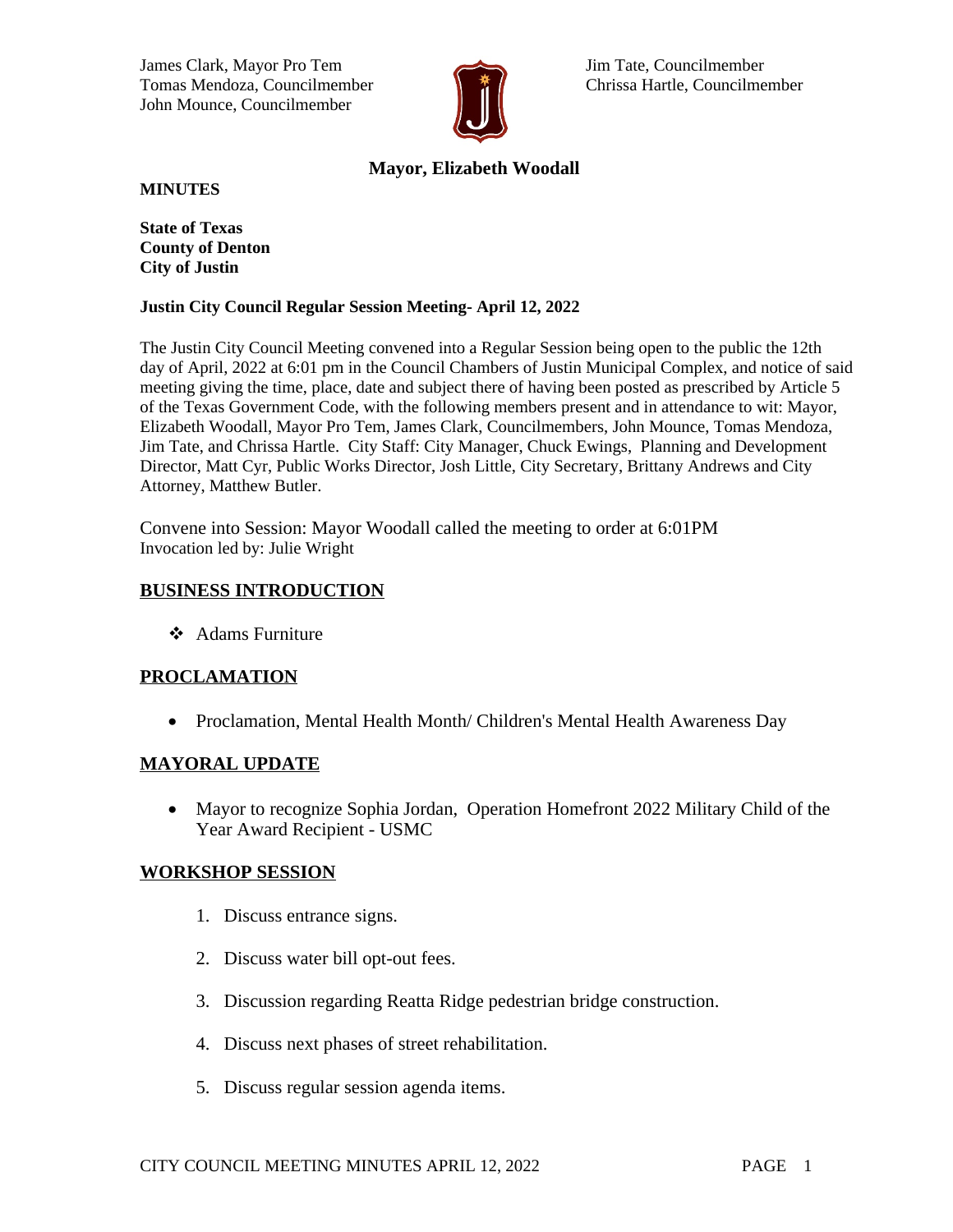# **PUBLIC COMMENT**

In order to expedite the flow of business and to provide all citizens the opportunity to speak, the mayor may impose a three-minute limitation on any person addressing the Council. The Texas Open Meetings Act prohibits the City Council from discussing issues, which the public have not been given a seventy-two (72) hour notice. Issues raised may be referred to City staff for research and/or placed on a future agenda.

## **No citizen comments**

# **PUBLIC HEARING**

- 6. **PUBLIC HEARING (7:00 P.M):** Conduct a Public Hearing to consider a zoning change from Local Retail (LR) to Single-Family Old-Town (SF-OT) for 115 Pafford Avenue, located approximately 250 feet northwest from the intersection of Pafford Avenue and 1st Street, legally described as Dooley Subdivision Block 1, Lot 2.
	- a. Open public hearing at **7:05PM**
	- b. Close public hearing at **7:05PM**
	- c. Consider and take appropriate action

## **Mayor Pro Tem, Clark made the motion to deny the rezoning.**

# **Seconded by: Councilman Mendoza Aye votes: Councilmembers Clark, Tate, Mounce, Hartle and Mendoza Motion carries**

- 7. **PUBLIC HEARING (7:00 P.M):** Conduct a Public Hearing to consider a Specific Use Permit for a Temporary Batch Plant located at 9060 Teasley Lane, located on the north side of FM 407, legally described as Garnett Survey, Tract 2.
	- a. Open public hearing at **7:39PM**
	- b. Close public hearing at **7:39PM**
	- c. Consider and take appropriate action

**Mayor Pro Tem, Clark made the motion to approve the temporary batch plant with the following considerations: the plant must have an 18-inch earth and burm on the perimeter of plant, a 2-inch silt wall on the west side, a water truck on site to help with dust when needed, and construction speed signage on 407.** 

**Seconded by: Councilman Tate Aye votes: Councilmembers Clark, Tate, Mounce, Hartle and Mendoza Motion carries**

## **POSSIBLE ACTION ITEMS**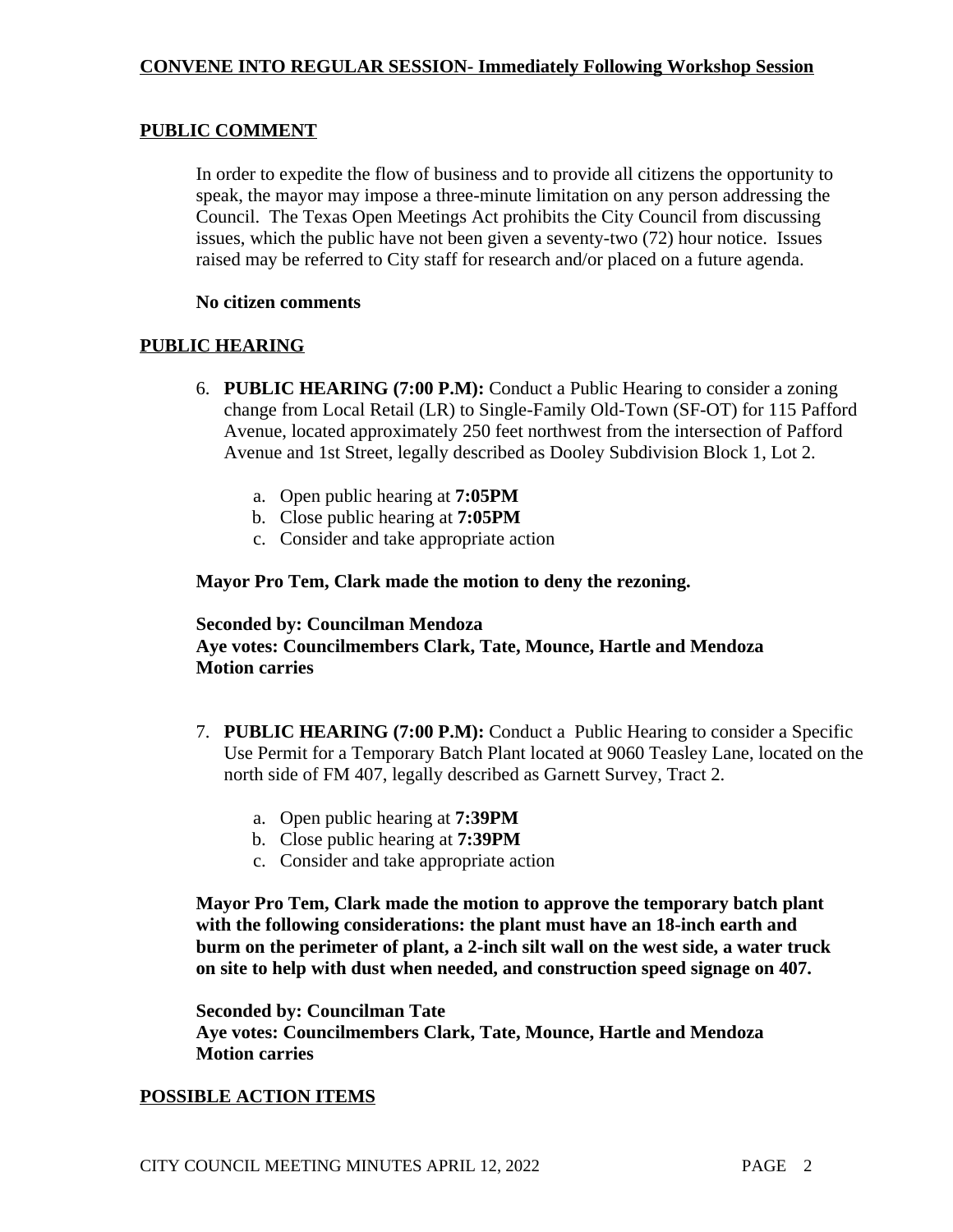8. Consider and take appropriate action regarding Ordinance 722-22 amending Chapter 48- Utilities of the City of Justin Code of Ordinances limiting extension of water and sanitary sewer service to property in the Justin corporate limits.

**Councilman Mounce made the motion to approve with the amendment to include a variance clause as stated. Councilman Mounce withdrew his motion. A motion to table was accepted.** 

# **CONSENT**

# *Any Council Member may request an item on the Consent Agenda to be taken up for individual consideration*

9. Consider and take appropriate action approving City Council meeting minutes dated March 22, 2022.

## **Councilman Mounce moved to approve consent items as presented.**

# **Seconded by: Mayor Pro Tem, Clark Aye votes: Councilmembers Clark, Tate, Mounce, Hartle and Mendoza Motion carries**

## **EXECUTIVE SESSION**

Any item on this posted agenda could be discussed in Executive Session as long as it is within one of the permitted categories under sections 551.071 through 551.076 and Section 551.087 of the Texas Government Code.

- Under Section 551.071, to conduct private consultation with the City Attorney regarding:
	- o Oliver Creek Ranch MUD
	- o Range Property Development Agreement
	- o Justin Crossing Development
	- o Constellation Wastewater Service Agreement
	- Under Section 551.074, to deliberate the appointment, employment, evaluation, reassignment, duties, discipline, or dismissal of a public officer or employee.
		- o City Manager, Chuck Ewings

Convene into executive session at **8:08PM**

Adjourn into open meeting **9:04PM**